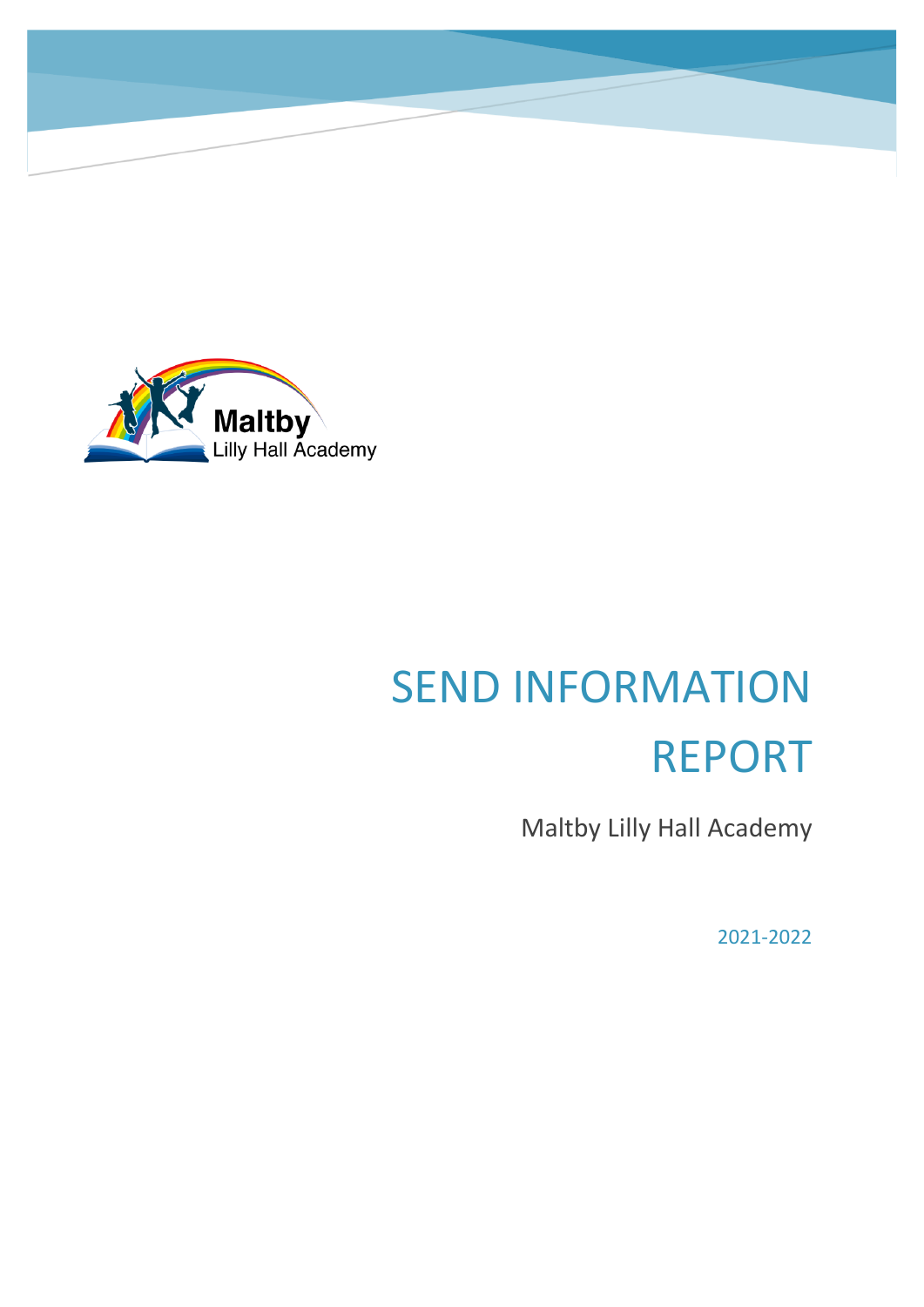**Covid-19** – Within periods of Covid-19 restriction, our aim is to continue to ensure that students with SEND needs can continue to access education in a safe manner. This means that pragmatic and proportionate steps will be taken to risk assess and manage any identified risk to the student themselves or staff, presented by administering the care needed to meet need and steps taken to mitigate those risks. This report has been updated to provide a framework for this process to operate under.

We will offer places to all students with EHC plans and SEND need whose risk assessment determines that is the right course of action. Risk assessments will be kept up-to-date to reflect any changes in circumstances, including changes to coronavirus alert levels, which may influence a return to face to face teaching or otherwise. If risk assessment shows that a student's needs cannot be met within the Academy without a high risk to either staff or themselves, the Principal will decide whether they should be educated remotely with appropriate adjustments.

# 1. THE KINDS OF SPECIAL EDUCATIONAL NEEDS FOR WHICH PROVISION IS MADE AT THE SCHOOL.

The Academy, in line with the SEN Code of Practice, currently provides additional and/or different provision for a range of needs, including:

- Communication and interaction needs, for example, autistic spectrum disorder and speech & language difficulties
- Cognition and learning difficulties, for example, dyslexia, dyspraxia and moderate learning difficulties
- Social, emotional and mental health needs, for example, attention deficit hyperactivity disorder (ADHD), anxiety
- Sensory and/or physical needs, for example, visual impairment and hearing impairment

Maltby Lilly Hall Academy is a mainstream setting. The Academy aims :-

"To have high expectations for all children, whatever their need; to be committed to promoting, achieving and maintaining high standards in all three key stages; to help all our children develop into self-confident young people who are articulate, literate and numerate, who have self-respect, respect for others and the ability to interact socially; who are enterprising, adaptable and have initiative; who have enquiring minds and a sense of curiosity and who are interested and highly motivated."

Special education provision is educational provision that is additional to or different from that made generally for others of the same age. This means provision that goes beyond the differentiated approaches and learning arrangements normally provided as part of high-quality personalised teaching and learning in the classroom

It may take the form of additional SEND support from within the setting or require the involvement of specialist staff or support services from outside the setting.

As part of using its 'best endeavours', the Academy have arrangements in place to identify the need for and secure such provision, whether through expertise and resources available within the Academy or by drawing support from outside services.

The Governing Body of Maltby Lilly Hall Academy has an agreed admissions criteria and any children with special educational needs or disability (either with or without an Educational Health Care Plan) will be considered for entry to the Academy as part of the normal admissions criteria. (i.e. a child who meets the Academy's admission criteria will not be refused entry or discriminated against on the grounds of their special educational need, where that need can be met in a mainstream school).

The school building has no impediments internally to the movement of physically disabled children. There are disabled toilet facilities in school and all doors are wide enough for wheelchair access.

**Covid-19** - During periods of Covid-19 restriction, additional barriers may be faced by children with specific SEND needs. The placing of restrictions on access to school does not change the Trust's statutory duty to provide an equal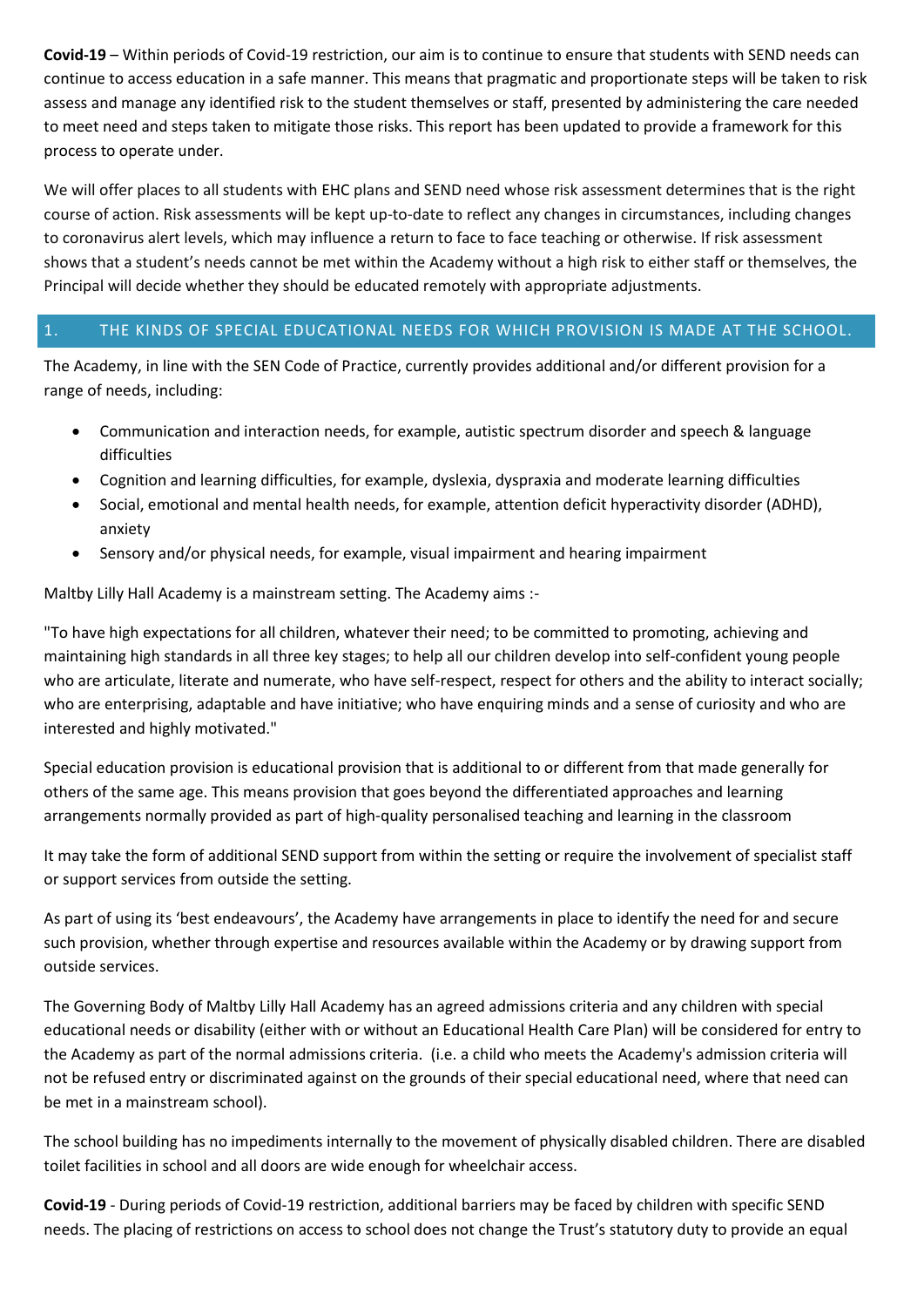access to education for children with SEND needs to that being provided for their peers. However, careful planning must take place to ensure that this takes place in a manner which protects the wellbeing of the student and members of staff. For these students it is important that the academies work closely with parents to formulate a package of support that either allows the student to directly access the Academy or be provided with appropriate high-quality remote learning opportunities.

Where a student's needs, be they behavioural or medical, mean that during a time of Covid-19 restriction their needs present a high level of risk to staff or themselves, the Academy Principal, in consultation with parents and the SENDCo, will decide whether they are taught within the Academy or through remote learning.

# 2. POLICY FOR IDENTIFICATION AND ASSESSMENT OF PUPILS WITH SPECIAL EDUCATIONAL NEEDS

Prior to any child with special educational needs or disability being admitted into the Academy, close links are established with parents, nursery/pre-school staff and any outside agencies involved in supporting the child. This will help the Academy to establish specific need and ensure that the appropriate support and planning is available.

The SENDCO / SEND Administration Lead are made aware of any pupils with Special Education Needs or disability by the child's class teacher and will then help to identify need and investigate appropriate levels of support intervention and differentiation.

## SEND DEPARTMENT

The SEND department facilitates and coordinates the whole Academy approach to special educational needs. The SEND team includes the SENDCO, SEN Lead and the Associate Professionals working in partnership with the classroom teachers.

## **SEND Co-ordinator**

Mrs J Wildin is the named SENDCO. (info@maltbylillyhallacademy.com)

The key responsibilities of the SENDCO include:

- Coordinate provision for children with SEN in liaison with the classroom teacher
- Advise on a graduated approach to providing SEN support
- Advise on the deployment of the schools delegated budget and other resources to meet pupils' needs effectively
- Liaise with external agencies
- Liaise with transitional providers
- Work with the Principal and Governors to ensure that the Academy meets its responsibilities under the Equality Act (2010) with regard to reasonable adjustments and access arrangements

#### IDENTIFICATION AND ASSESSMENT

The identification of SEND pupils is part of the Academy monitoring of progress strategy.

- Levels of attainment are measured on entry.
- Levels of progress are monitored and reviewed at regular intervals
- Where pupils are falling behind or making inadequate progress, work will be differentiated
- At this stage teachers may suspect a student has SEND needs. The student's response to early differentiation can help identify their particular needs
- Where a student continues to make inadequate progress, despite high quality teaching targeted at their areas of weakness, the class teacher, working with the SENDCO should assess if the child has a significant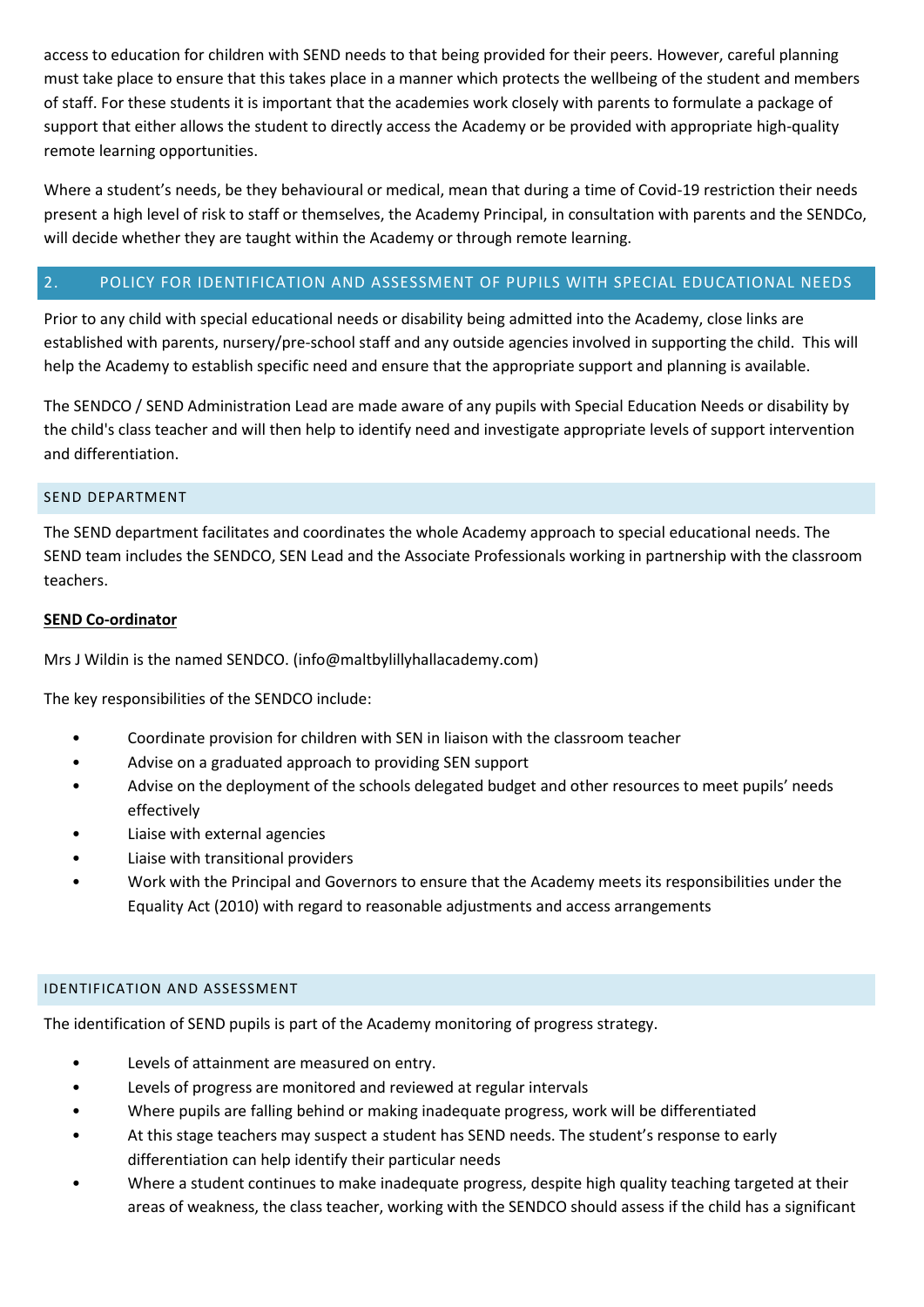learning difficulty. Where this is the case further intervention is planned, both from within the Academy and through external agency assessments and interventions.

Concerns may also be expressed by the support teacher or another teacher in the Academy. Parents may have noticed something about their child's behaviour, development or performance that has not been apparent in school or by another professional such as a Doctor, or a Health or Social Worker.

**Covid-19** – During a period of Covid-19 restriction, the identification and assessment of students with special needs may need to take place remotely through phone or video conference contact. Where on-site assessments are needed these should be carried out whilst maintaining social distancing. All planned measures must also have specific reference to any adjustment which will be required during a time of Covid-19 restriction and this should be referenced in training and risk assessment/planning processes. The plans should also consider the measures necessary to ensure the wellbeing of staff caring for the student is safeguarded at all times including procedural and specific PPE requirements (see Supporting Pupils with Medical Needs Policy).

# 3. THE SCHOOLS POLICIES FOR MAKING PROVISION FOR PUPILS WITH SPECIAL EDUCATIONAL **NEEDS**

**Covid-19** – Appropriate and rigorous planning and risk assessment has taken place to protect students and staff. This could be through the provision of Personal Protective Equipment (PPE) or through routines and timings being altered to minimise risks.

All IEPs and support plans should be reviewed in periods of Covid-19 restriction with a risk assessment process undertaken to assess how a student's needs can be met. As plans are reviewed, the need for, and availability of, staff with specialist training should be considered. Some staff who have vulnerabilities during times of Covid-19 restriction may not be in school or it may be considered too great a risk for them to carry out a particular procedure. Retraining needs and timelines should be built into the planning process.

# A. HOW THE SCHOOL EVALUATES THE EFFECTIVENESS OF ITS PROVISION FOR SUCH PUPILS

Progress continues to be measured and recorded to measure impact of differentiation and interventions by the class teacher, SEND department and Governors including:

- Measurement against starting point
- Measurement against previous rates of progress
- The attainment gap between the student and their peers

Termly pupil progress meetings and intervention trackers assist this process.

**Covid-19 -** Due to the unprecedented circumstances presented by coronavirus, section 42 of the Children and Families Act 2014 has been temporarily modified so that local authorities and health commissioning bodies must use their 'reasonable endeavours' to discharge the duty to secure or arrange the provision specified in a child or young person's EHC plan/SEND need. Local authorities and educational providers may therefore need to work together to consider for each student with an EHC plan what can reasonably be provided during this temporary period. The health and safety of staff is an additional key consideration during this period.

# B. THE SCHOOL'S ARRANGEMENTS FOR ASSESSING AND REVIEWING THE PROGRESS OF PUPILS WITH SPECIAL EDUCATIONAL NEEDS

Following identification and initial strategies of differentiation if progress is still of a concern, it will be necessary to:

- discuss this with the child's parents or carers and collect relevant information
- the SENDCO / SEND Administration Lead to register the child's special educational need
- if necessary, the SENDCO, SEND Administration Lead, class teacher and parent /carer discuss what support can be given outside the classroom to help the child with their learning barrier. This might be something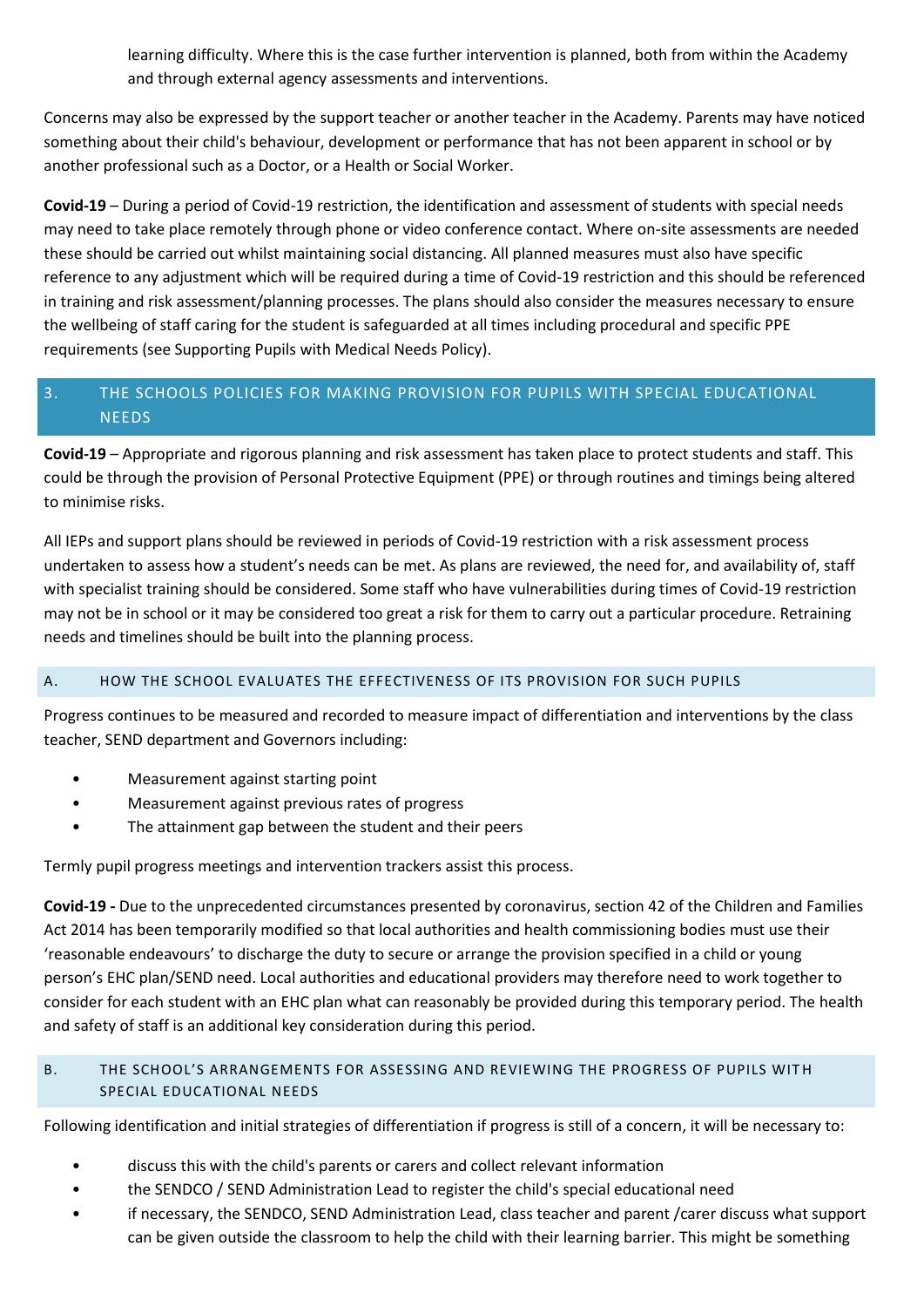specific to the child in the form of an Individual Education Plan (IEP), SEN support plan or as part of one of the interventions operating in school, eg. Early Literacy Intervention plus specific homework.

- Progress is monitored regularly and termly review meetings are held at parent's evenings.
- A review meeting considers the progress made by the child, the effectiveness of any extra support received and an agreement on what needs to happen next.

**Covid-19** - During a period of Covid-19 restriction, the assessing and reviewing of students with special needs may need to take place remotely through phone or video conference contact. Where on-site assessments are needed these should be carried out whilst maintaining social distancing.

# **Use of data and record keeping:**

- Provision made for pupils with SEND is accurately recorded and kept up to date on the IEPS and provision map. This will form part of regular discussions with parents about the child's progress, expected outcomes from the support and planned next steps. They should ensure that they have accurate information to evidence the SEND support that has been provided over the student's time in the Academy, as well as its impact.
- Recording information on the provision map enables the SENDCO to maintain an overview of the collective programmes of individual pupils and provides a basis for monitoring the levels of intervention and assessing their impact on progress.
- The SENDCO will track and monitor SEND pupils' progress and data using the school data system.

# C. THE SCHOOL'S APPROACH TO TEACHING PUPILS WITH SPECIAL EDUCATIONAL NEEDS

Whole Academy Policy

- To provide for pupils with SEN, through access to a broad and balanced curriculum that is differentiated/ supported to meet individual needs.
- To provide additional intervention and support for SEN pupils from within the Academy and through external agency assessments and interventions.
- To ensure all pupils make appropriate levels of progress

**Covid-19** - During periods of Covid-19 restriction, additional barriers may be faced by children with specific SEND needs. The placing of restrictions on access to school does not change the Trust's statutory duty to provide an equal access to education for children with SEND needs to that being provided for their peers. However, careful planning must take place to ensure that this takes place in a manner which protects the wellbeing of the student and members of staff. For these students it is important that the academies work closely with parents to formulate a package of support that either allows the student to directly access the Academy or be provided with appropriate high-quality remote learning opportunities.

The Academy Principal will review plans for any student whose needs present a higher risk to themselves or staff during a period of Covid-19 restriction. This could be for a number of factors, for example because of risk of serious illness to the student because of medical needs or because of particular behavioural traits (for example spitting, dysregulation leading to violence) presenting increased risks to staff. If the Academy Principal considers that, given the additional challenges presented in a Covid-19 situation, the student's needs can be met more safely through remote learning a package of this type will be developed between SENDCos and parents.

# D. HOW THE SCHOOL ADAPTS THE CURRICULUM AND LEARNING ENVIRONMENT FOR PUPILS WITH SPECIAL EDUCATIONAL NEEDS

The school will make reasonable adjustments to meet a range of special educational needs within its mainstream setting. Learning is personally planned including group and individual adaptations to the curriculum.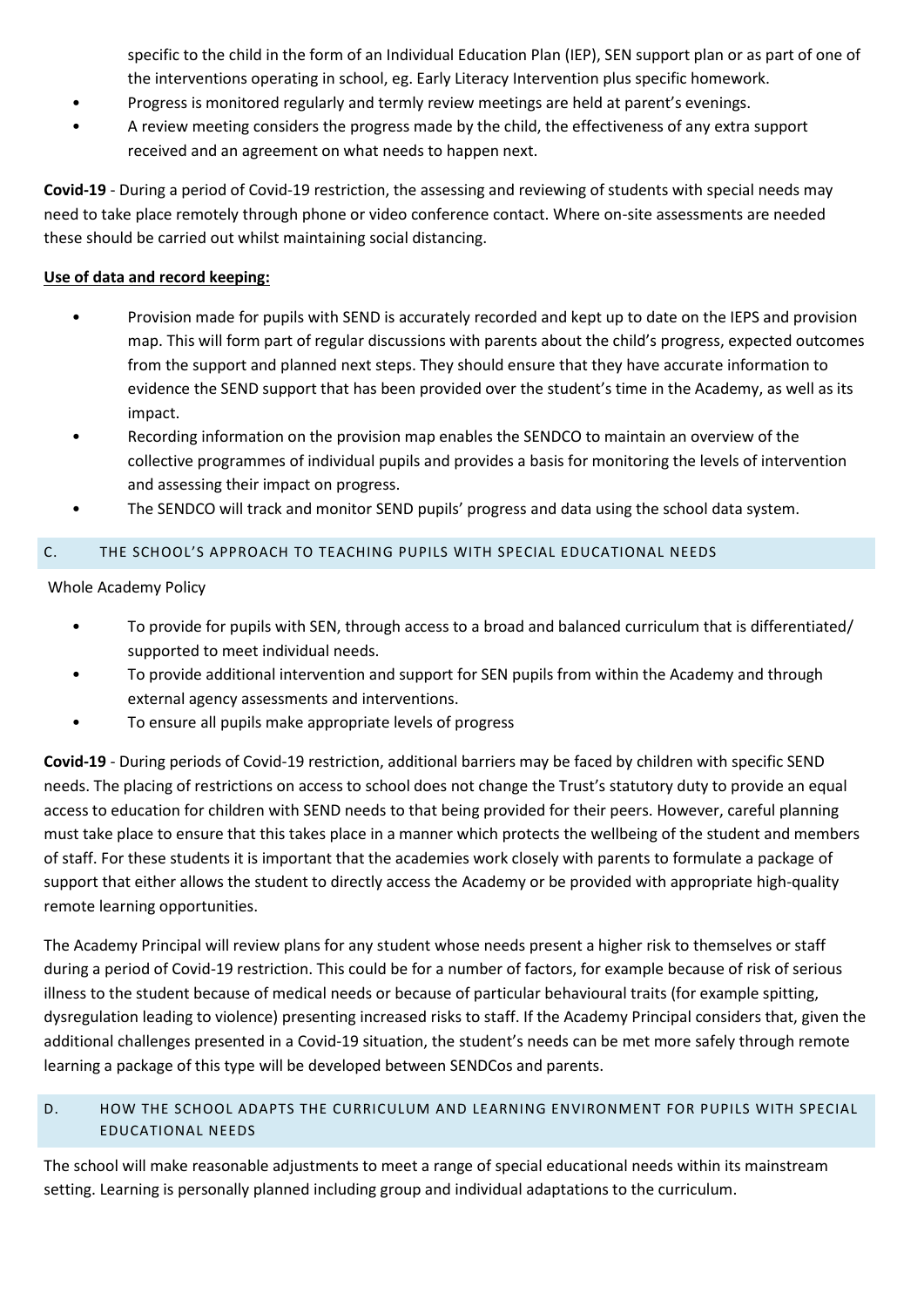**Covid-19** – During a period of Covid-19 restriction, the Academy will use its best endeavours to adapt the curriculum and learning environment as appropriate to meet the needs of students with special needs. However, this will be planned and carried out within the context of the regulations required for the stage of Covid-19 restriction (eg. Social distancing measures/removal of soft materials).

Some students with particular vulnerabilities may be unable to attend school during periods of Covid-19 restriction. Staff will be expected to provide meaningful learning opportunities remotely for these students.

# E. ADDITIONAL SUPPORT FOR LEARNING THAT IS AVAILABLE TO PUPILS WITH SPECIAL EDUCATIONAL NEEDS

# **Differentiation**

- Class teachers are responsible for differentiating to meet the needs of all the pupils in their classroom using appropriate resources, including the allocation of the Associate Professionals.
- Class teachers should set high expectations for every student including challenging targets
- Lessons should be planned to address potential areas of difficulty and to ensure that there are no barriers to every student achieving.

# **Associate Professional Support**

In addition to quality first teaching and a differentiated approach, pupils with SEND may also require extra support for their learning needs from an AP in the classroom. The general objectives of in class support are:

- AP is actively and pro-actively involved in the lesson
- AP adjusts activities according to student response, to ensure differentiation and challenge
- AP monitors student response to learning activities and feeds back to teacher
- AP shows specific subject knowledge through use of questioning
- AP promotes positive climate to learning and establishes positive working relationships
- AP promotes and encourages independent learning
- AP has a good working knowledge of SEND learning barriers and targets support appropriately

There will also be circumstances when individual or small groups of pupils will need to be withdrawn from their mainstream lesson to access specific interventions.

Such provision will be discussed with parents/carers at review meetings.

# F. HOW THE SCHOOL ENABLES PUPILS WITH SPECIAL EDUCATIONAL NEEDS TO ENGAGE IN THE ACTIVITIES OF THE SCHOOL IN ADDITION TO THOSE AVAILABLE IN ACCORDANCE WITH THE CURRICULUM:

The school will make reasonable adjustments to enable all pupils to access all school activities. This may include for example allocation of a 1-1 support worker and/or permission for a parent/carer to attend a school trip.

Pupils at school with medical conditions are properly supported so that they have full access to their education. This includes consultation with health and social care professionals, pupils and parents to ensure that the needs of children with medical conditions are effectively supported. A child will not be excluded from full-time education because of a medical condition, although health and safety elements, staffing, or the finalisation of risk assessments will need to be in place first.

**Covid-19** – During a period of Covid-19 restriction, the Academy obligations under the Equality Act (2010) do not change. However, all activities will be subject to further scrutiny and staff and leaders will need to seek assurance that they can be carried out whilst managing any risk to the student with a SEND need or staff prior to it being approved. If an Academy Principal decides, in consultation with parents and SENDCOs that a student's needs cannot be safely met in school a remote learning package with appropriate support will be developed.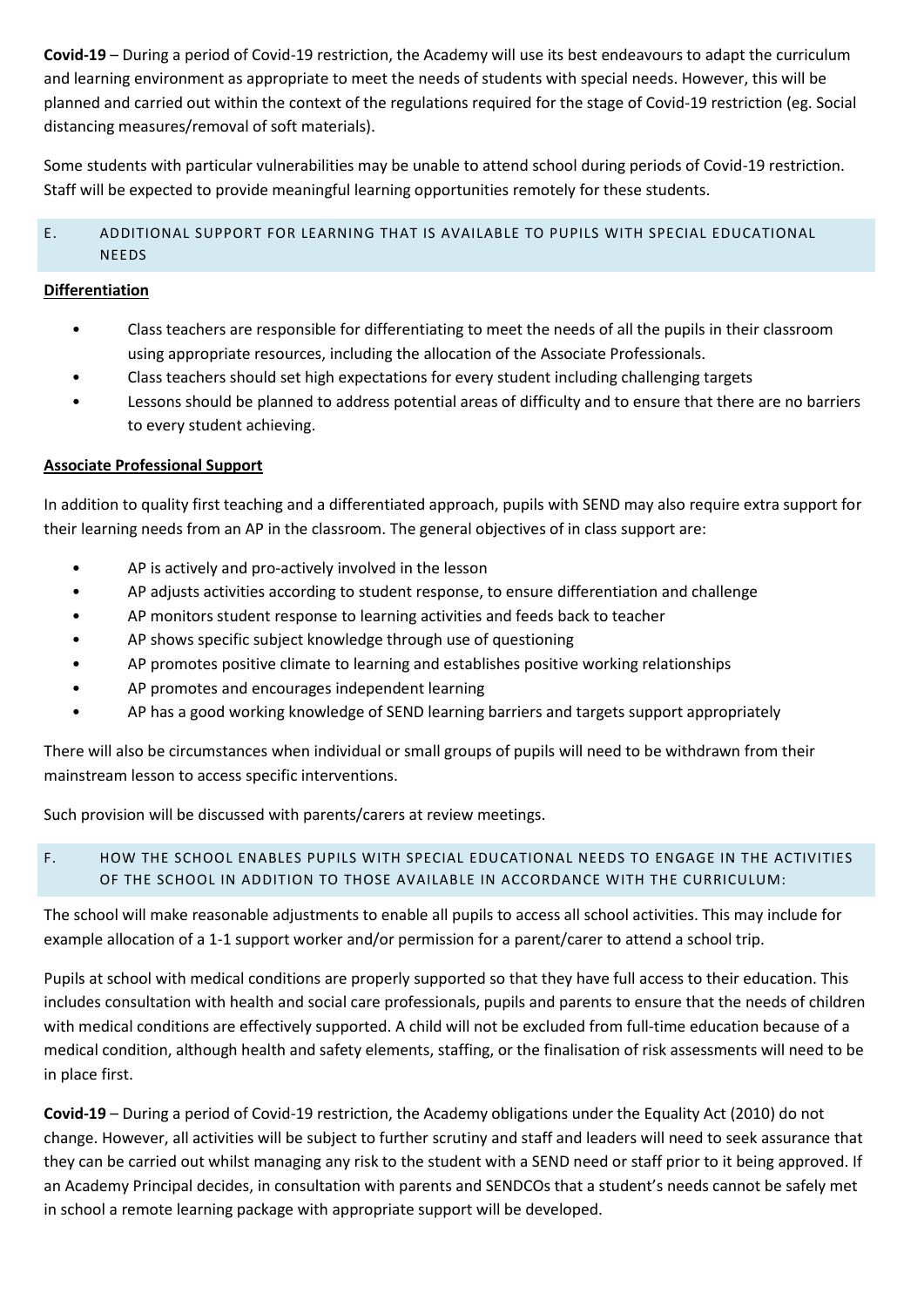# G. SUPPORT THAT IS AVAILABLE FOR IMPROVING THE EMOTIONAL, MENTAL AND SOCIAL DEVELOPMENT OF PUPILS WITH SPECIAL EDUCATIONAL NEEDS

**Covid-19** – the Academy will work with the Trust, local authority and health partners to ensure that services for additional support and early help, for example around anxiety, mental health, behaviour, social care, or changes to mobility will be available as far as possible. The Academy is mindful that these considerations could apply to students who they did not previously affect.

# **The Educational Psychologist:**

pthorp@psychologydirect.co.uk- Psychology Direct

Educational Psychologists are specialists in learning, behaviour and child development. They work directly with pupils and also give expert advice to parents, carers and teachers. Within the Academy the educational psychologist service provides a wide range of services including advice on teaching and learning, counselling, staff training, behaviour management and practical evidence based interventions. They will provide advice and contribute to the EHC plans.

# **Learning Support Service:-**

(Sarah Phillips: sarah-siteam.phillips@rotherham.gov.uk)

The LSS teacher visits school regularly. At our request and with parental consent, she will observe any children for whom we have concerns. Observations are completed in class and when working with an AP. She makes regular assessments of the children's progress, academic level and social interaction which helps to inform future IEPs and reviews. She also provides resources and ideas for the AP to use with the children and is a regular point of contact for advice on any SEND matters.

# **MAST support:**

(Natalie Braithwaite: nbraithwaite@maltbyacademy.com)

The school accesses a counselling service provided by Rotherham MAST.

# **Pastoral support:**

Maisie Hollinger: mhollinger@maltbylillyhallacademy.com

The school employs a Pastoral practitioner who offers enrichment support and runs personalised pastoral programmes. In addition staff are involved with the day to day support and run pastoral programmes which are monitored and reviewed regularly.

# **Other SEN agencies including CDC, SALT and CAMHS**

Referrals around for specific learning difficulties are done so with parental permission. The service will come and complete an assessment and observation with the student and then write a report. After discussing the report with the parent, teacher and SENDCO a package of support will be implemented if necessary with measurable outcomes.

CDC: Kate Storer, Specialist Teacher Learning Support Service: [kate.storer@rotherham.gov.uk](mailto:kate.storer@rotherham.gov.uk)

SALT: Speech & Language Therapy Dept - 01709 423230/423229

CAMHS 01709 304808

# 4. SEND COORDINATOR:

Julie Wildin – [info@maltbylillyhallacademy.com](mailto:info@maltbylillyhallacademy.com)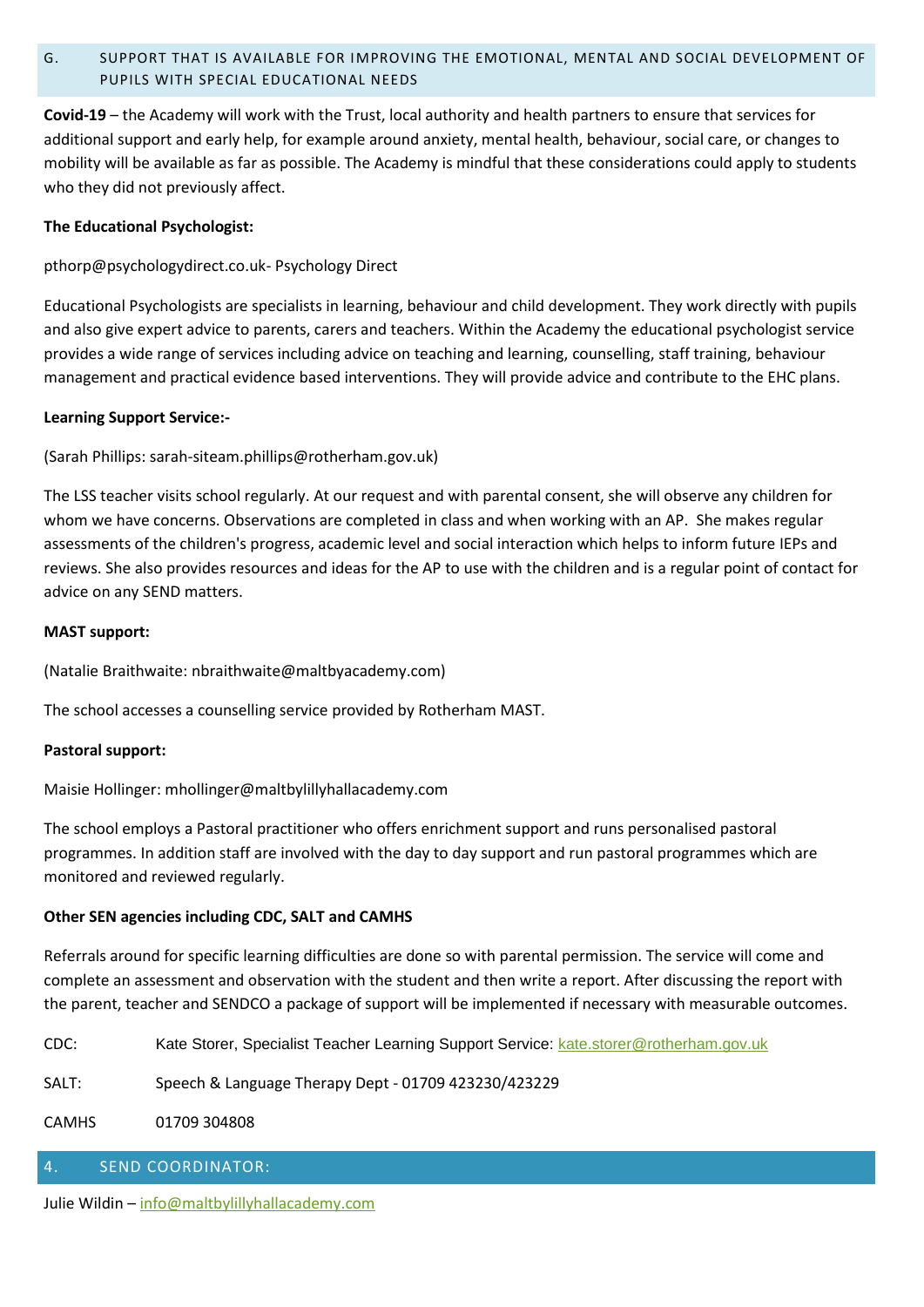#### **At times of Covid-19 restriction the SENCO will:**

- Ensure that a detailed risk assessment and planning process has been undertaken and that this includes provision for meeting the needs of SEND students.
- Ensure that key staff have reviewed the EHCPs/IEPs/support plans taking into account revised policy and guidance and seeking specialist advice where needed prior to the student's readmission to the Academy.
- Work to identify students who have particular vulnerabilities. Consult with the Principal, parents and professionals in revising IEPS/support plans and producing risk assessments prior to the student's readmission to the Academy.
- Ensure that any additional training required is accessed (for example, in the safe use of PPE) prior to a student being readmitted to the Academy.

# 5. EXPERTISE AND TRAINING OF STAFF

# In Service Training

In-service training has been developed to encourage all staff (teaching and non-teaching) to develop their understanding of special educational needs.

Teaching staff are encouraged to:

- Develop their understanding of special needs and the educational, social and personal implications for a student.
- Develop their teaching expertise in providing for pupils with learning barriers.
- Develop a secure knowledge of differentiation to provide high quality teaching and learning for all pupils.
- Keep up with any new initiatives, procedures and legislation in the area of SEND.
- As the Academy continues to develop the use of Associate Professionals, we are also aware of the need for them to benefit from the in-service training and for teaching staff to be trained in the best ways of utilising associate professionals as an important resource to the Academy.
- All teachers and APs who are required to meet specific need will receive specific training through LA or external courses as appropriate.
- Generic SEND training is planned into the whole school CPD programme and delivered through staff meetings and INSET days by SENDCO or external providers – this includes Governor training.
- SENDCO has completed the mandatory PGCertSEN award

# **Securing of Specialist Services/Support at Maltby Lilly Hall Academy**

**Covid-19** – At times of Covid-19 restriction, it is particularly important that all members of the school community work collectively to ensure the wellbeing of our most vulnerable students. This can both be through ensuring access to learning and through acting as a critical partner in ensuring risks to all stakeholders are carefully controlled.

Specialist services will be expected to provide specialist support in formulating risk assessments and planning to meet the needs of children with SEND needs during times of Covid-19 restriction.

| <b>Need</b>                      | <b>Condition</b>         | <b>Universal</b><br><b>Intervention</b>                    | <b>Additional School</b><br>Support (no EHC plan)         | With EHC plan                                   |
|----------------------------------|--------------------------|------------------------------------------------------------|-----------------------------------------------------------|-------------------------------------------------|
| Communication<br>and Interaction | <b>Autistic Spectrum</b> | Training provided for all<br>staff from Hilltop re generic | Liaison with Hilltop School<br>staff re strategies to aid | As additional school<br>support but with 1-1 AP |
| Needs                            | Condition                | strategies that can be<br>integrated into the              | learning in the classroom;                                | support and interventions if<br>when necessary. |
|                                  |                          | classroom teaching and                                     |                                                           |                                                 |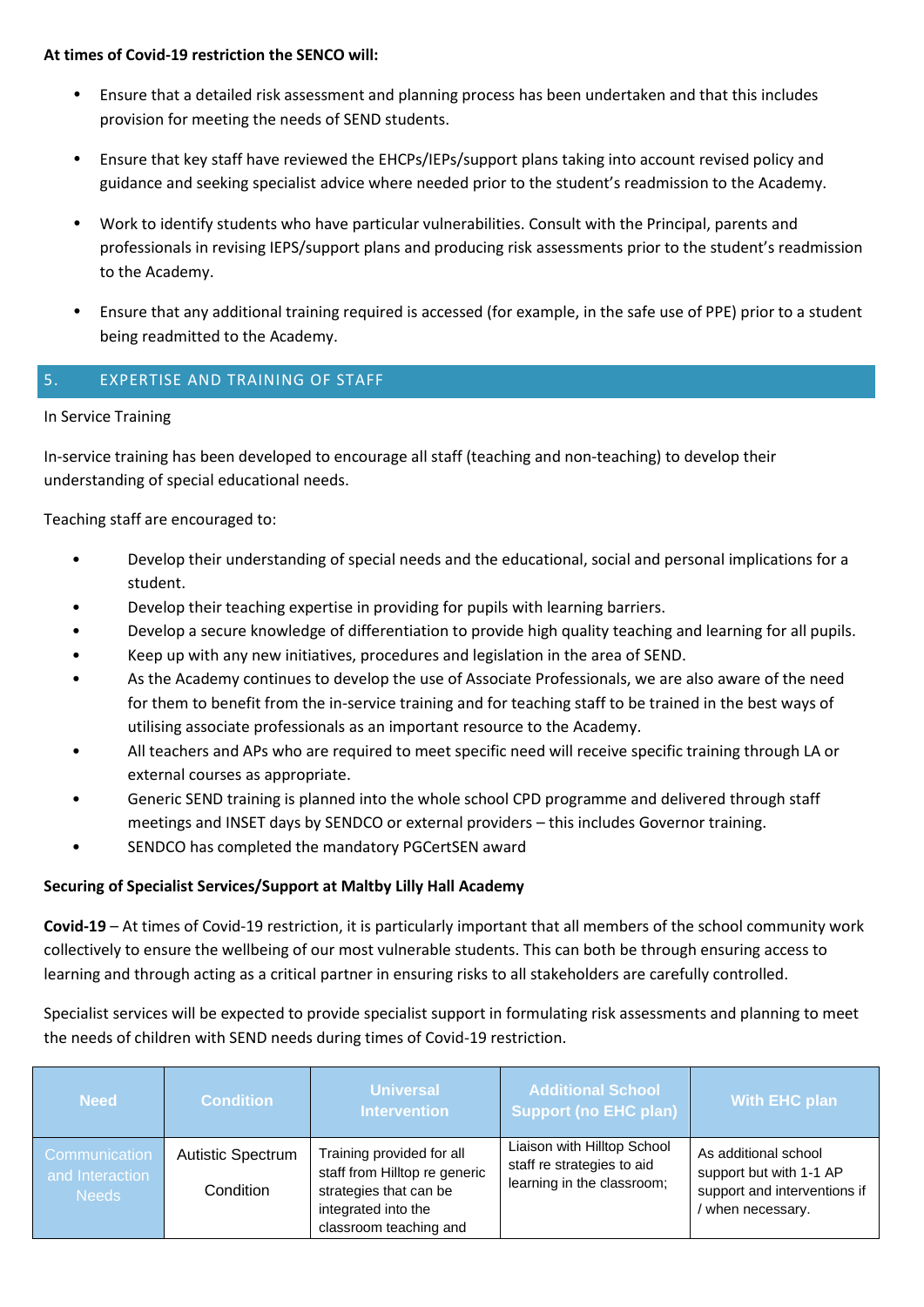|                                                  |                                                          | learning to benefit autistic<br>pupils re structure,<br>language, conceptual<br>understanding eg<br>visual/kinaesthetic supports<br>and strategies                                                                                                                                                                                                                                                                                                                                     | CDC referrals with<br>Keyworker and strategy<br>support;<br>Family support and<br>networks sought if<br>necessary to support<br>parents.<br>Possible interventions:<br>Anger Management;<br><b>Student Voice</b><br>Sensory questionnaire,<br>morning gym.                                                            |                                                                                                                                                                     |
|--------------------------------------------------|----------------------------------------------------------|----------------------------------------------------------------------------------------------------------------------------------------------------------------------------------------------------------------------------------------------------------------------------------------------------------------------------------------------------------------------------------------------------------------------------------------------------------------------------------------|-----------------------------------------------------------------------------------------------------------------------------------------------------------------------------------------------------------------------------------------------------------------------------------------------------------------------|---------------------------------------------------------------------------------------------------------------------------------------------------------------------|
|                                                  | Speech,<br>Language and<br>Communication<br><b>Needs</b> | SALT/CDC referrals with<br>Implementation of practical<br>strategies by teacher<br>Keyworker and strategy<br>integrated into the<br>support;<br>classroom teaching and<br>Implementation of practical<br>learning to benefit pupils<br>interventions by TA in<br>with speech and language<br>school as recommended by<br>difficulties. In FS1 & 2<br><b>SALT</b><br>SALT provision in place as<br>supported by NHS SALT<br>therapist for understanding<br>of language.                 |                                                                                                                                                                                                                                                                                                                       | As additional school<br>support with extra family<br>and parental support as<br>necessary                                                                           |
| <b>Cognition and</b><br>Learning<br><b>Needs</b> | Moderate<br><b>Learning Needs</b>                        | Implementation of practical<br>strategies/differentiation by<br>teacher integrated into the<br>classroom teaching and<br>learning to benefit pupils<br>with moderate learning<br>difficulties supported by<br>class TA as an additional<br>resource.<br>$Eg - visual$ and<br>kinaesthetic learning<br>techniques and<br>overlearning - adapted<br>visual aids, modelling;<br>differentiated delivery -<br>simplified language, slower<br>pace, writing frames,<br>structured sentences | LSS and EPS referrals with<br>Keyworker and strategy<br>support;<br>Implementation of practical<br>interventions by TA in<br>school as recommended by<br>LSS and EPS;<br>Specific and bespoke TA<br>interventions used and<br>measured as part of IEP<br>provision<br>Eg: Beat Dyslexia/MSL<br>programme followed     | As additional school<br>support with but with 1-1<br>AP support and<br>interventions if /when<br>necessary and extra family<br>and parental support as<br>necessary |
|                                                  | Specific<br>Learning<br><b>Difficulties</b>              | Implementation of practical<br>strategies/differentiation by<br>teacher integrated into the<br>classroom teaching and<br>learning to benefit pupils<br>with specific learning<br>difficulties supported by<br>class AP as an additional<br>resource.                                                                                                                                                                                                                                   | LSS and EPS referrals with<br>Keyworker and strategy<br>support;<br>Implementation of practical<br>interventions by AP in<br>school as recommended by<br>LSS and EPS;<br>Specific and bespoke AP<br>interventions used and<br>measured as part of IEP<br>provision<br>Eg Clicker, Teodorescu<br>Write from the Start, | As additional school<br>support with but with 1-1<br>AP support and<br>interventions if /when<br>necessary and extra family<br>and parental support as<br>necessary |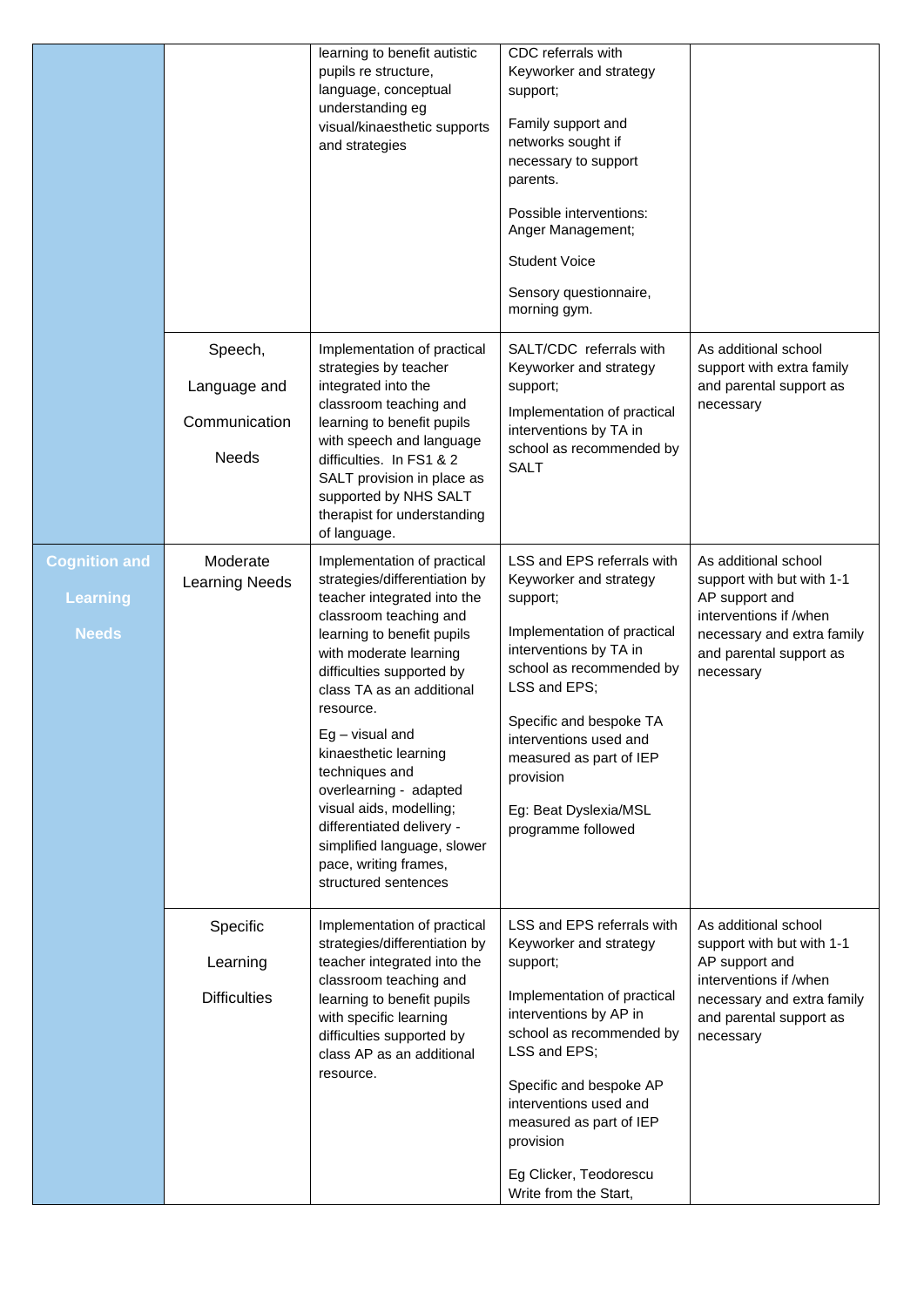|                                                                         |                                      |                                                                                                                                                                                                                                                 | numicon, 1st<br>Class@number etc                                                                                                                                                                                                                                                                                                                          |                                                                                                                                                                     |
|-------------------------------------------------------------------------|--------------------------------------|-------------------------------------------------------------------------------------------------------------------------------------------------------------------------------------------------------------------------------------------------|-----------------------------------------------------------------------------------------------------------------------------------------------------------------------------------------------------------------------------------------------------------------------------------------------------------------------------------------------------------|---------------------------------------------------------------------------------------------------------------------------------------------------------------------|
| Social,<br><b>Emotional and</b><br><b>Mental Health</b><br><b>Needs</b> | <b>Social Needs</b>                  | All pupils can be referred to<br>pastoral AP/safeguarding<br>officer if there are concerns<br>about their social needs<br>who will provide pastoral<br>support, interventions and<br>liaise with parents                                        | If the pastoral<br>/safeguarding officer<br>continues to be concerned<br>a referral will be made to<br>Early Help/ social care.<br>School will attend<br>subsequent core group<br>meetings as appropriate<br>implementing support<br>strategies in school. Staff<br>will be supported in this<br>process by the SENDCO<br>and Principal as<br>appropriate | As additional school<br>support with but with 1-1<br>AP support and<br>interventions if /when<br>necessary and extra family<br>and parental support as<br>necessary |
|                                                                         | <b>Emotional Needs</b>               | All pupils can be referred to<br>pastoral AP/safeguarding<br>officer if there are concerns<br>about their emotional needs<br>who will provide pastoral<br>support, interventions and<br>liaise with parents                                     | If the pastoral<br>/safeguarding officer<br>continues to be concerned<br>a referral will be made to<br>Rotherham MAST, SEMH<br>and/or EPS and they or the<br>SENDCO will attend<br>subsequent meetings as<br>appropriate implementing<br>support strategies in school<br>in liaison with the class<br>teacher.                                            | As additional school<br>support with but with 1-1<br>AP support and<br>interventions if /when<br>necessary and extra family<br>and parental support as<br>necessary |
|                                                                         | <b>Mental Health</b><br>Needs        | All pupils can be referred to<br>pastoral AP/safeguarding<br>officer if there are concerns<br>about their mental health<br>needs who will provide<br>pastoral support,<br>interventions and liaise with<br>parents                              | If the pastoral<br>/safeguarding officer<br>continues to be concerned<br>a referral will be made to<br>Rotherham MAST, SEMH<br>and/or EPS/CAMHS and<br>they or the SENDCO will<br>attend subsequent<br>meetings as appropriate<br>implementing support<br>strategies in school in<br>liaison with the class<br>teacher/s.                                 | As additional school<br>support with but with 1-1<br>AP support and<br>interventions if /when<br>necessary and extra family<br>and parental support as<br>necessary |
| <b>Sensory and</b><br><b>Physical Needs</b>                             | Hearing<br>Impairment<br>Needs       | Implementation of practical<br>strategies/ differentiation by<br>teacher integrated into the<br>classroom teaching and<br>learning to benefit pupils<br>with Hearing Impairment<br>Needs supported by class<br>AP as an additional<br>resource. | HI service/CDC referrals<br>with Keyworker and<br>strategy support;<br>Implementation of practical<br>interventions in school as<br>recommended by HI<br>service                                                                                                                                                                                          | As additional school<br>support with but with 1-1<br>AP support and<br>interventions if /when<br>necessary and extra family<br>and parental support as<br>necessary |
|                                                                         | Visual<br>Impairment<br><b>Needs</b> | Implementation of practical<br>strategies/differentiation by<br>teacher integrated into the<br>classroom teaching and<br>learning to benefit pupils<br>with Visual Impairment<br>Needs supported by class                                       | VI/CDC service referrals<br>with Keyworker and<br>strategy support;<br>Implementation of practical<br>interventions in school as<br>recommended by VI<br>service                                                                                                                                                                                          | As additional school<br>support with but with 1-1<br>AP support and<br>interventions if /when<br>necessary and extra family<br>and parental support as<br>necessary |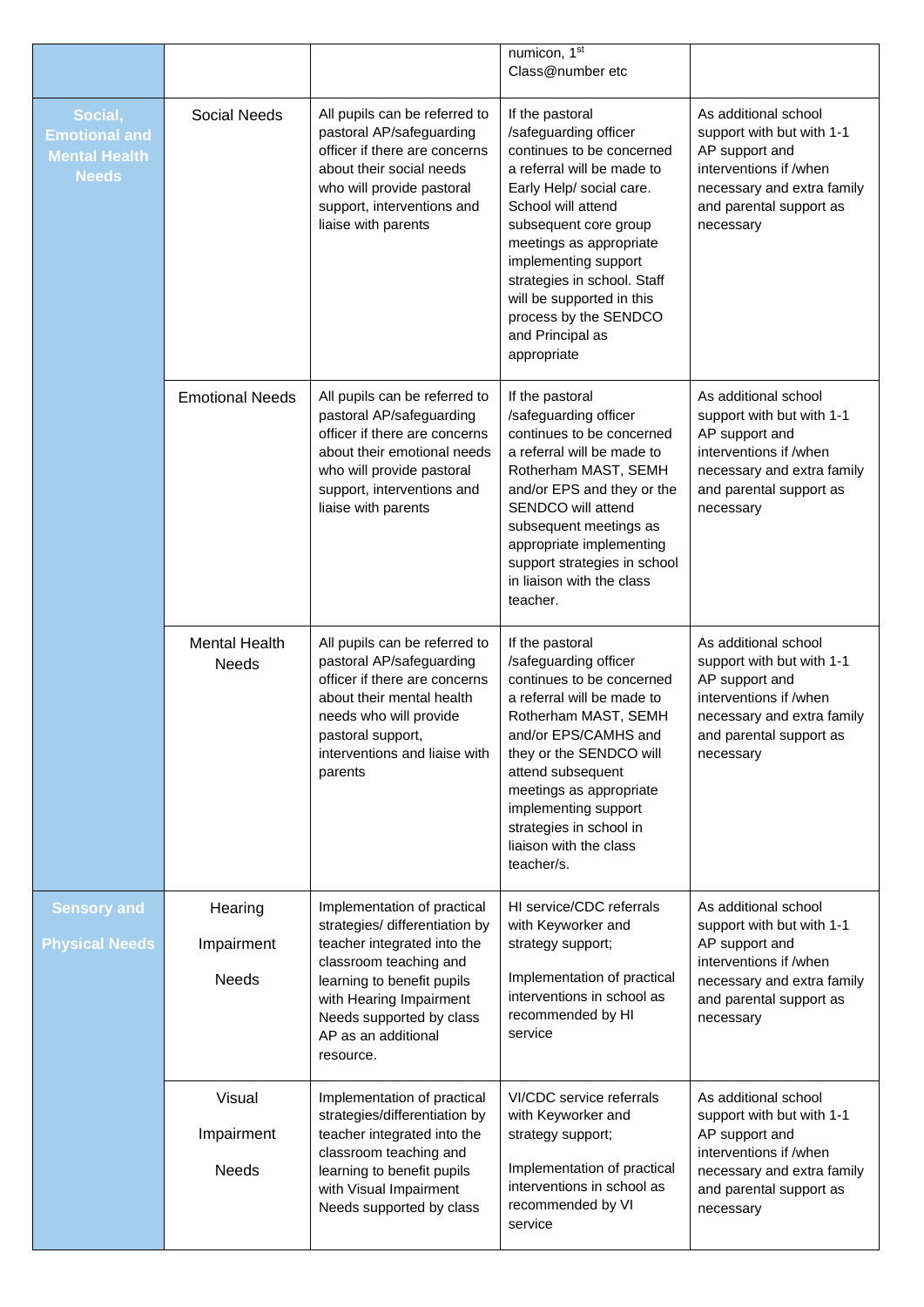|                                             | Multi-Sensory<br>Impairment<br><b>Needs</b> | AP as an additional<br>resource.<br>Implementation of practical<br>strategies/differentiation by<br>teacher integrated into the<br>classroom teaching and<br>learning to benefit pupils<br>with Multi-Sensory<br><b>Impairment Needs</b><br>supported by class AP as<br>an additional resource. | CDC referrals with<br>Keyworker and strategy<br>support;<br>Maltby Academy transition<br>support from specialist AP.                                                                    | As additional school<br>support with but with 1-1<br>AP support and<br>interventions if /when<br>necessary and extra family<br>and parental support as<br>necessary |
|---------------------------------------------|---------------------------------------------|-------------------------------------------------------------------------------------------------------------------------------------------------------------------------------------------------------------------------------------------------------------------------------------------------|-----------------------------------------------------------------------------------------------------------------------------------------------------------------------------------------|---------------------------------------------------------------------------------------------------------------------------------------------------------------------|
| <b>Physical and</b><br><b>Medical Needs</b> | Physical<br><b>Needs</b>                    | Implementation of practical<br>strategies/ differentiation by<br>teacher integrated into the<br>classroom teaching and<br>learning to benefit pupils<br>with Physical Needs<br>supported by class AP as<br>an additional resource.                                                              | Liaison with Health Visitor,<br>CDC, physio, OT service,<br>school nurse and/or<br>Disability Officer re<br>strategies to aid learning in<br>the classroom and around<br>school         | As additional school<br>support with but with 1-1<br>AP support and<br>interventions if /when<br>necessary and extra family<br>and parental support as<br>necessary |
|                                             | Medical<br><b>Needs</b>                     | Implementation of practical<br>strategies/ differentiation by<br>teacher integrated into the<br>classroom teaching and<br>learning to benefit pupils<br>with Medical Needs<br>supported by class AP as<br>an additional resource.                                                               | Liaison with Health Visitor,<br>CDC, OT service, school<br>nurse, Epilepsy Nurse<br>and/or Disability Officer re<br>strategies to aid learning in<br>the classroom and around<br>school | As additional school<br>support with but with 1-1<br>AP support and<br>interventions if /when<br>necessary and extra family<br>and parental support as<br>necessary |

# 6. EQUIPMENT AND FACILITIES

The school will make reasonable adjustments to meet a range of special educational needs within its mainstream setting by adapting its equipment and facilities, as necessary.

The school building has no impediments internally to the movement of physically disabled children. There are disabled toilet facilities in school and all doors are wide enough for easy wheelchair access.

**Covid-19** - If a risk assessment determines that a child or young person's needs continue to be more safely met at home, local authorities, educational settings and parents should consider whether moving either equipment or services into a student's home would enable them to be better supported there.

During times of Covid-19 restriction further measures around hygiene and infection control need to be implemented and stringently applied. Please see the revised Intimate Care Policy or First Aid Policy for details.

## 7. WORKING IN PARTNERSHIP WITH PARENTS

#### Objectives

• To ensure that the Academy takes account the wishes, feelings and knowledge of parents when making assessments and planning actions to meet their children's special needs.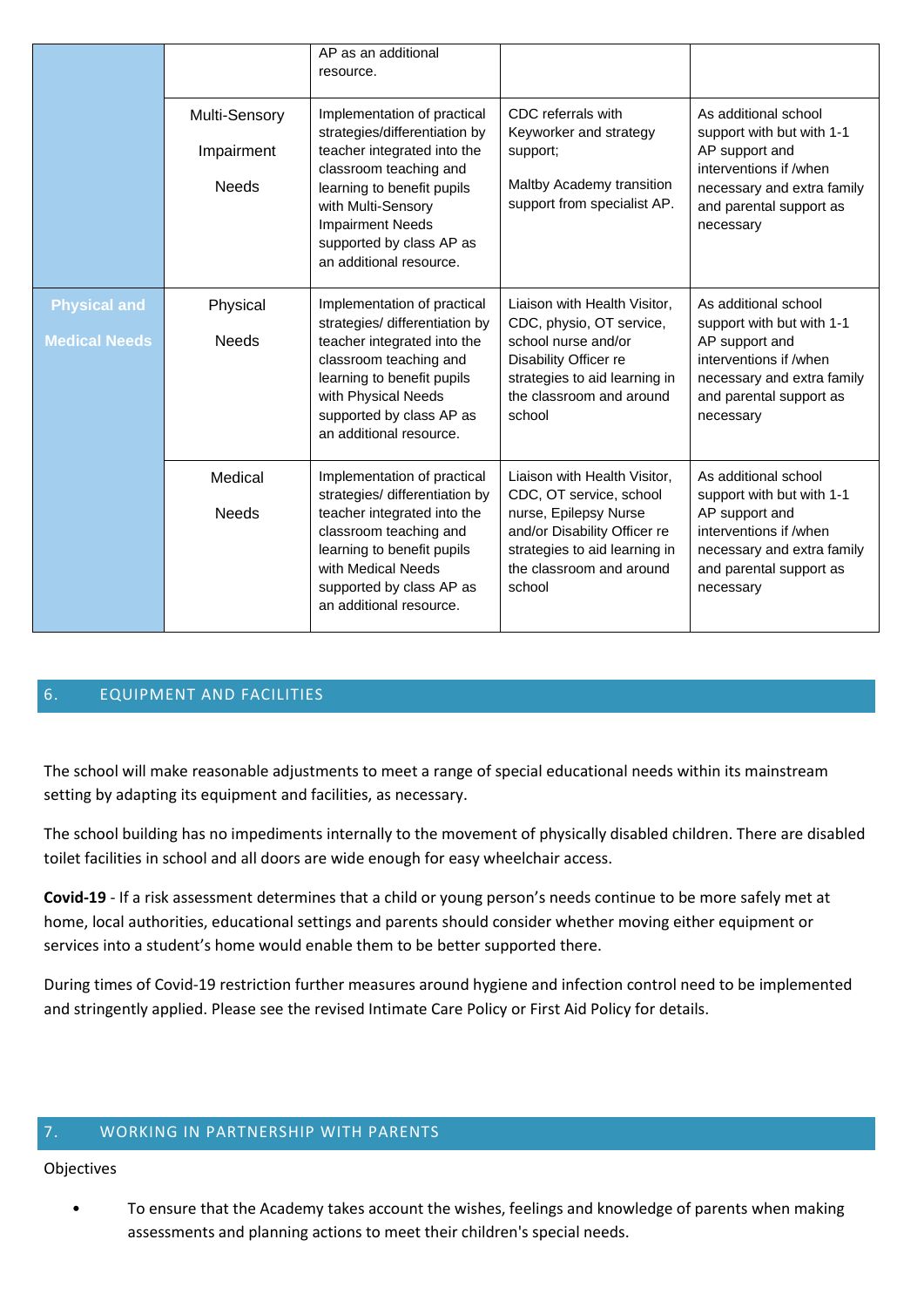• To encourage parents to recognise that they have responsibilities towards their children, and that the most effective provision will be made when they work in partnership with the Academy and other agencies to meet their children's special needs.

Parents of pupils with special needs will be given the same general information and chances to share in their children's progress as all parents. In addition to this, parents of pupils with special needs may require and expect information in the following:

- The Academy SEND policy
- The SEND support available from both the Academy and the LA
- The SEND assessment and decision making procedures
- Other services provided by the LA for Children in Need
- Local and national voluntary organisations which may provide advice and counselling
- The work of the parent partnership services

The Academy values highly a partnership with parents in obtaining the most effective provision for pupils with special needs. This partnership includes:

- The Academy explaining to parents its concerns about their children's special needs and strategies that may be used to meet their needs
- The Academy responding quickly to parental concerns about pupils special educational needs
- Parents responding quickly to the Academy's request for their involvement in meeting their children's special needs
- The Academy and parents having joint meetings with parents to set clear goals, discuss the support necessary, review progress and identify the responsibilities of the parent, the pupil and the school. It should provide an opportunity for the parent to share their concerns and, together with the teacher, agree their aspirations for the child.

**Covid-19 -** Particular care will be needed in the planning for and the supporting of students with EHC plans/SEND needs to return to the Academy. In the spirit of coproduction, educational settings should contact parents and involve them in decisions about their child who has an EHC plan.

# **Parents should**:

- Provide the school with sufficient and up-to-date information about their student's needs.
- Be involved in the development and review of their student's IEP/support plan.
- Inform the school about any increased risk to their child through periods of Covid-19 restriction so the school can plan and risk assess accordingly.

# 8. ARRANGEMENTS FOR CONSULTING WITH PUPILS

The views of the child will be included. This could be through involving the child in all or part of the review meeting, or gathering their views as part of the preparation for the meeting. Following the meeting, the SENDCO will need to inform all the appropriate school staff of the outcomes and agreed targets, as well as updating the student's record as appropriate.

**Covid-19** - Students will often be best placed to provide information about how their needs affect them. Students should be fully involved in discussions about their needs and contribute as much as possible to the development of their EHCPs/IEP/support plans. They are also expected to comply with their EHCPs/IEPs/support plans alongside the new rules and regulations of the Academy.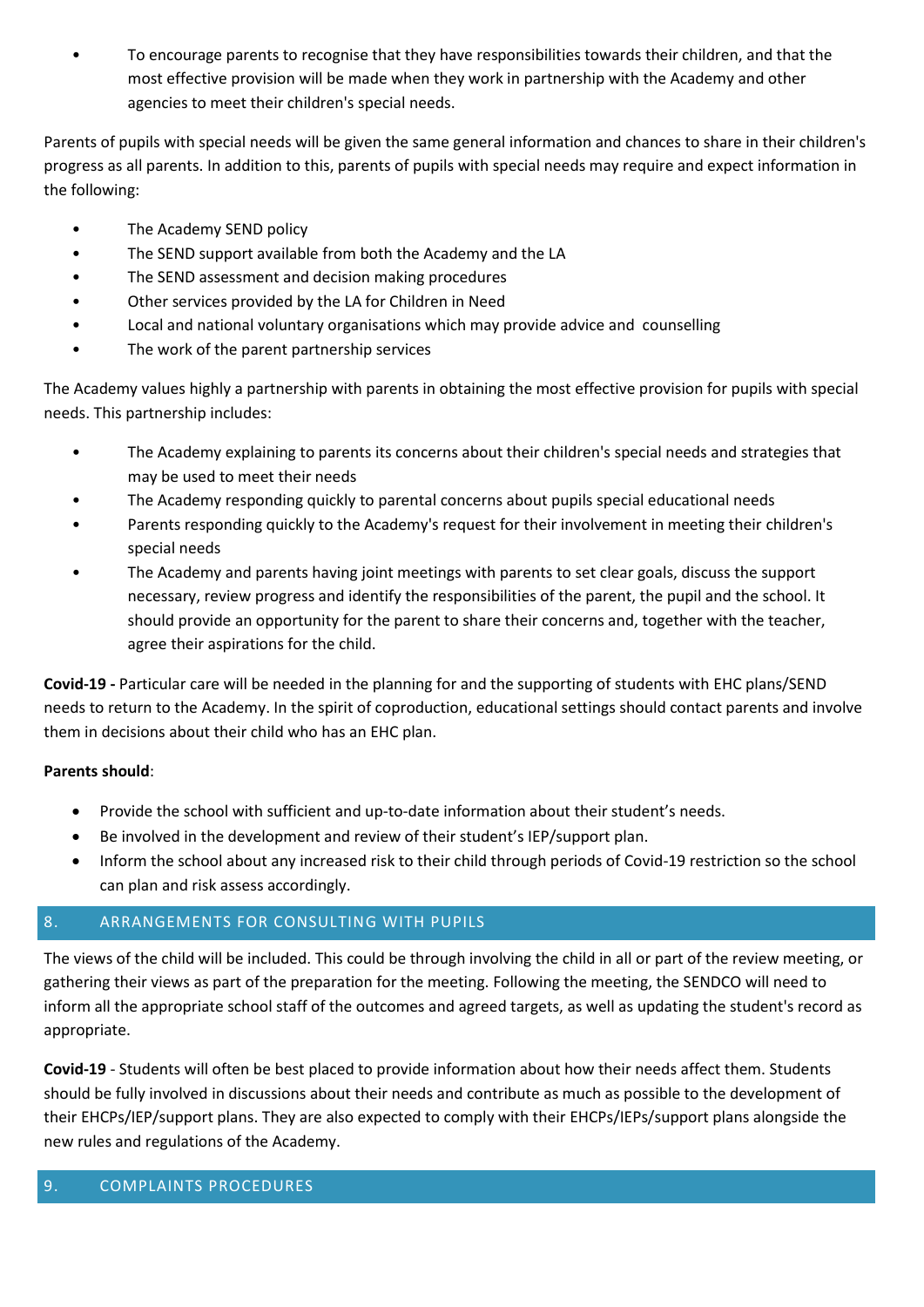The school encourages parents to voice any concerns that arise. We aim to solve issues swiftly and in person, with the aim of reaching a mutual agreement and understanding.

A parent's first point of contact should be the class teacher. There are three parent's evenings held throughout the year. However, the teaching staff are always happy to discuss children's progress and attainment at any given point in the year. Parents can also contact the school SENDCO who would be happy to answer any questions or concerns you may have.

Parents who wish to make a complaint re SEND provision are strongly encouraged to speak to the Principal. If the issue cannot be resolved at this level or the complaint is about the Principal, the parent would be directed to the school's complaints procedure.

## 10. TRANSITION PROVISION

**Covid-19 –** the Academy will ensure that appropriate and possibly additional support is available to facilitate transition plans at all levels. However, this will be planned and carried out within the context of the regulations required for the stage of Covid-19 restriction (eg. Social distancing measures/removal of soft materials).

Transition from EYFS to KS1 and KS1 to KS2 are internal transitions within the school. Children are introduced to their new setting before the start of term so they are familiar with the changes. If necessary parents are involved in this process.

Teachers and the SEND team spend time sharing data, information, reviewing the IEPs and setting targets in advance of the new school year.

Transition from primary to secondary education follows the comprehensive secondary transition plan which includes:

- Exchange of achievement and predicted data
- Pen portrait of each student
- SEN review and exchange of information
- Transition programme of visits and experiences
- Additional SEND visits if necessary
- Parents evenings

# 11. LOCAL OFFER

www.rotherhamsendlocaloffer.org

# 12. THE GOVERNING BODY

Regular reports are made to the Governing Body about the progress of children with Special Educational Needs and Disability. A member of the Governing Body, Ryan Purdy, is identified as having specific responsibilities for Special Needs and Disability and works closely with the SEND team.

**Covid-19 –** The Trust Board/Academy LGB will ensure that measures implemented to ensure the safety of students with SEND alongside the staff meeting their needs during times of Covid-19 outbreak are rigorous and sufficient. This could be, for example, ensuring that academies have adequate supplies of PPE, ensuring policies and protocols include reference to Covid-19 and are robustly implemented and that adequate risk assessment has taken place on a whole trust/individual academy level to safely meet the needs of students with SEND.

# 13. MALTBY LILLY HALL ACADEMY SEND SINGLE CATEGORY SUPPORT

Once a potential special educational need is identified, the Academy will take action to put effective support in place.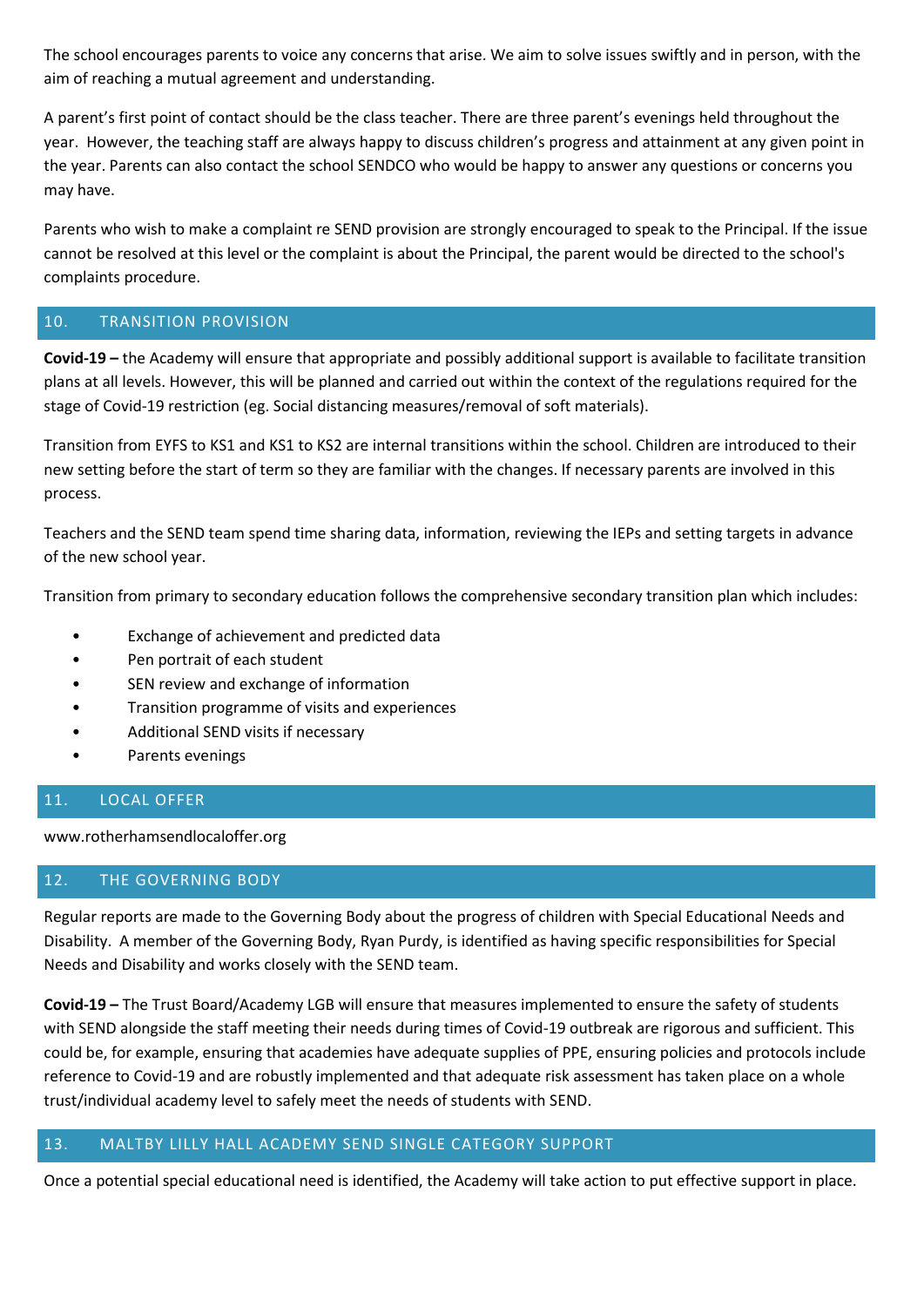These actions form part of a cycle through which earlier decisions and actions are revisited, refined and revised with the growing understanding of the pupils' needs and of what supports the student in making good progress and securing good outcomes.



## WAVE 1

Before identifying a child as needing SEND support the class teacher, working with the SENDCO, should establish a clear analysis of the pupil's needs. This should draw on the teacher's assessment and experience of the pupil, as well as information from the school's core approach to pupil progress, attainment, and behaviour. They would be on the monitoring register.

#### WAVE 2

This draws on the individual's development in comparison to their peers, the views and experience of parents, the child's own views and, if relevant, advice from external support services. Schools should take seriously any concerns raised by a parent. These should be recorded and compared to the setting's own assessment and information on how a child is developing. The main areas of need that characterise pupils with SEND are set out at this assessment and should be regularly reviewed. This will help to ensure that support is matched to need, and that a clear picture of the interventions put in place and their effect is developed. For some types of SEND, the way in which a pupil responds to an intervention can be the most reliable method of developing a more accurate picture of need. This will be recorded on an IEP.

#### **Plan**

Where it is decided to provide a pupil with SEND Support, the parents must be notified. The teacher and the SENCO should agree in consultation with the parent and the pupil the interventions and support to be put in place, as well as the expected impact on progress, development or behaviour, along with a clear date for review.

All teachers and support staff who work with the child should be made aware of their needs, the support provided and any teaching strategies or approaches that are required. This should also be recorded on the school's information system.

The support and intervention provided should be based on reliable evidence of effectiveness and be provided by staff with sufficient skills and knowledge.

#### **Do**

The class teacher will remain responsible for working with the child on a daily basis. Where the interventions involve group or one-to-one teaching away from the main class or subject teacher, they should still retain responsibility for the pupil, working closely with any teaching assistants or specialist staff involved, to plan and assess the impact of interventions. The SENCO should support the class teacher in the further assessment of the child's particular strengths and weaknesses, in problem solving and advising on the effective implementation of the support.

The support and intervention provided should be based on reliable evidence of effectiveness and be provided by staff with sufficient skills and knowledge.